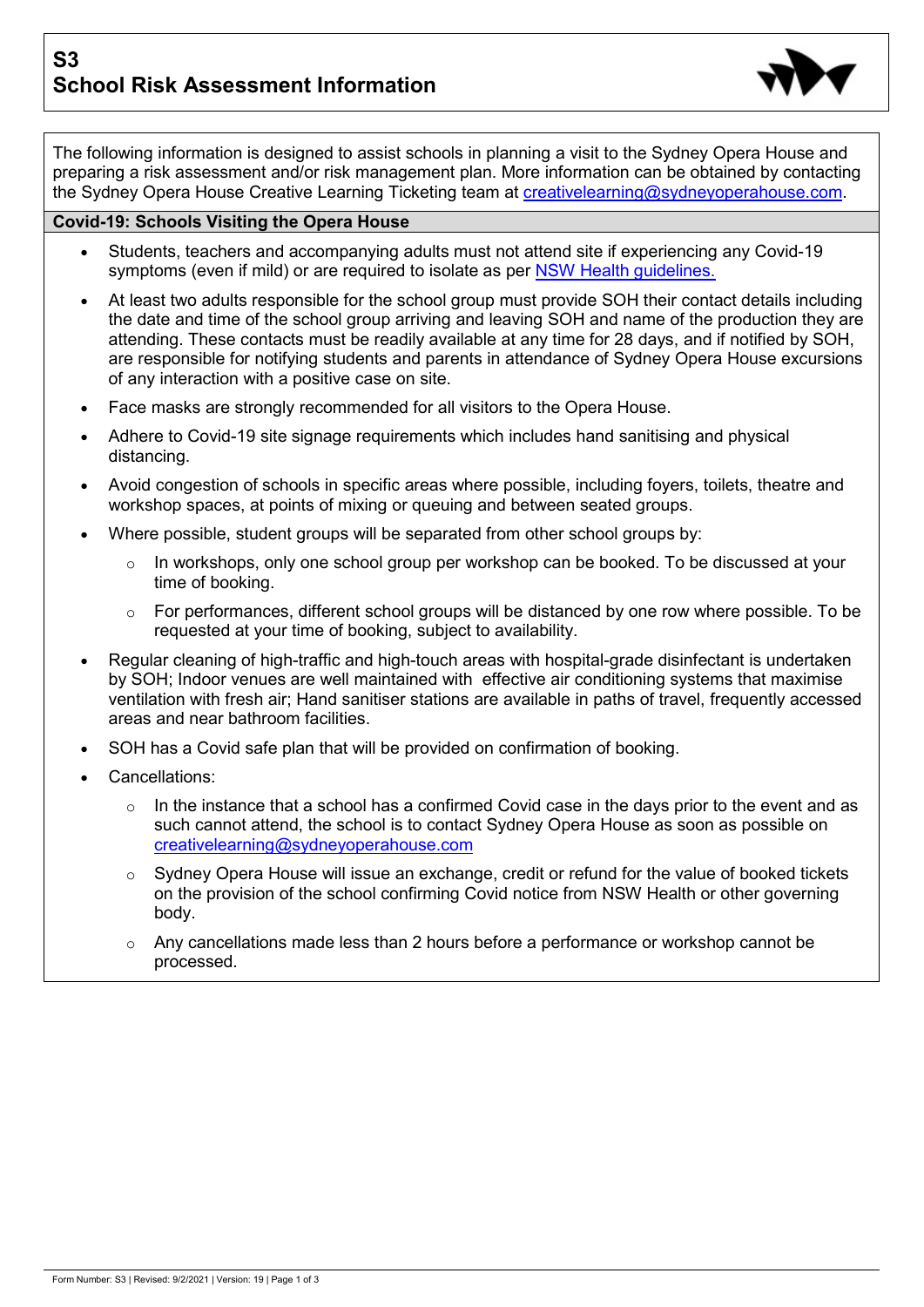## **General Information**

- Sydney Opera House has developed an Emergency Plan detailing Emergency Procedures to cope with likely emergency scenarios.
- The primary evacuation assembly point for Sydney Opera House is on the Forecourt.
- Sydney Opera House has a fully compliant fire detection and suppression system, which includes an Emergency Warning and Intercommunication System.
- In an emergency these systems are managed by the Emergency Planning & Response Groups which provides 24 hour, 7 days-a-week coverage. Our Theatre Managers, Front of House and Emergency Planning & Response Group will direct school groups to safe locations in the event of an emergency.
- Sydney Opera House has a fully-equipped first aid room, staffed by registered nurses from 8am-11.30pm, 7 days a week.



- Additional staff hold senior first aid certificates and extra first aid equipment includes oxy-viva and defibrillators sets.
- As the site is surrounded by water on three sides, lifebuoy rings are located on the outside of the building.
- The exterior of the building is fully paved in different forms of granite and there are many stairs. There is limited protection from the elements (i.e. sun, wind, rain etc.). Suitable footwear and clothing is strongly recommended.
- The entire exterior areas of the site and all public areas within the building are covered by CCTV cameras. The Sydney Opera House CCTV Policy is available for review on [www.sydneyoperahouse.com](http://www.sydneyoperahouse.com/) located under About Us / Corporate Information / Sydney Opera House Policies.
- Visitor toilets, including accessible toilet facilities are located:
	- on the Lower Level near the Food and Beverage outlets;
	- inside the Western Fover open all day till theatres close; and
	- on the Upper Level in the main Box Office foyer near the Information Desk.
- Sydney Opera House has a comprehensive Child Protection Policy and Child Protection Procedures in place, which all staff are required to comply with. These documents can be accessed via our website [www.sydneyoperahouse.com](http://www.sydneyoperahouse.com/) located under About Us / Corporate Information / Sydney Opera House Policies.
- Sydney Opera House is fully covered by public liability insurance.

## **Access**

- There is no vehicle, bus or coach access to the Sydney Opera House site. By prior arrangement, approval may be given for schools who have students with accessibility requirements via email: [accessibility@sydneyoperahouse.com](mailto:accessibility@sydneyoperahouse.com)
- People who are unable to walk long distances can be dropped off in taxis or private vehicles at the Gatehouse located at the Sydney Opera House site entrance on Macquarie Street. A buggy service for patrons with accessibility requirements operates between the Gatehouse and the Sydney Opera House.
- Deliveries to the Loading Dock is by appointment only, whereby an approved booking receives a barcode to show at the Gatehouse on arrival. Bookings can be requested through your SOH contact.
- The nearest public transport (rail, bus and ferry) is located at Circular Quay, which is a short walk from Sydney Opera House.
- There is a covered walkway from Circular Quay to Sydney Opera House, with a five metre gap between the apartment building at the northern end of Macquarie Street and the escalator leading down to Sydney Opera House's Lower Level.
- There are a large number of steps and floor level changes across Sydney Opera House.